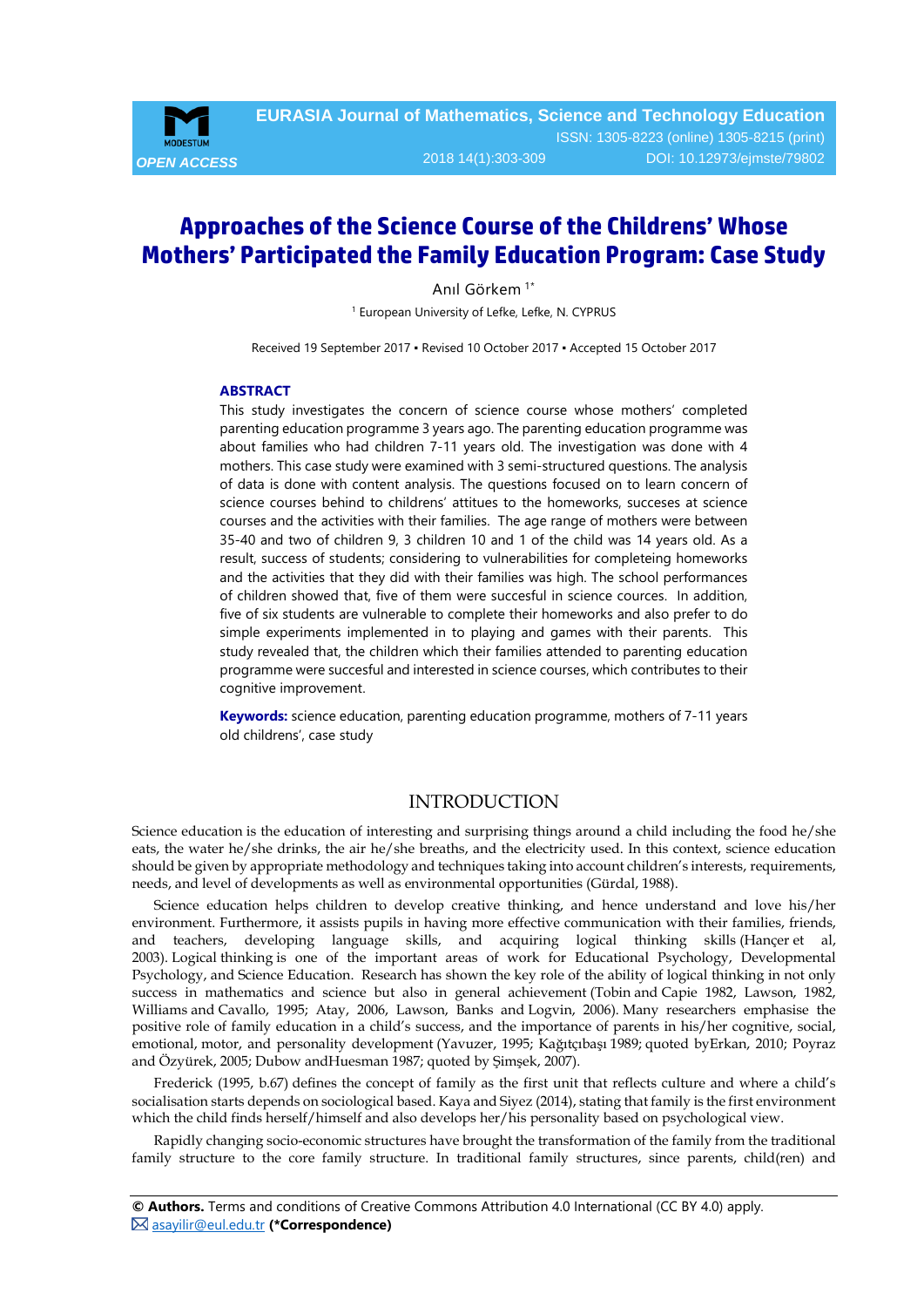#### **Contribution of this paper to the literature**

- The case study was carried out with six children of 9 to 15 years of ages, and four mothers. All adult participants were in employment. Their economic status was described as well generally. All of the children concerned had been through pre-school education. All of the participating mothers attended to a three and half months long family education programme for 7-11 years old children, led by the author of this work three years ago.
- The findings of this work show that the children of the mothers who participated in the family education programme had academic success in science education.
- Reflecting on the findings of this work, it is possible to say that the children of the mothers who participated in family education enjoyed homework and other studies in science. Alongside having mothers who knows how to approach children regarding their homework, family plays an important role in reasoning their behaviours and bringing up children sensitive to their environments.

grandparents lived together, mother always received help from family members, especially in childcare. The core family structure is the smallest unit of the society where parents and children live together. Just like any change, this change necessitates that the need for family education shows itself without dispute. (Varol, 2005) states that as the parents ensure healthy development of their children, through family education they contribute the children more and enable them in thinking more systematically in the development of their aims.

Yang et al. (2017), reported that, some distinct psychological and behavioral elements of high school students concern their emotional and cognitive responses through science. Considering that family education programmes positively impact many developmental areas, it becomes more important to investigate the effect of such programmes on children's analytical thinking (cognitive development) specifically. This is evident from the fact that research work points at a positive correlation between logical thinking and success (Johnson and Lawson, 1998). Success in science education indicates a relationship to the ability of logical thinking (Tobin and Capie, 1981).

Work done clearly shows the importance of the competence of parents in enabling them be effective in their children'sdevelopment. Parenting is not limited to providing biological necessities but ability to help children develop skills for sustainable lives. This is only achievable through the competencies of parents. Receiving education on a subject supports competences at the same time (Sayılır, 2015).

As stated above, it is believed that the importance of science education in the development of logical thinking may play an important role in assessing in measuring the logical thinking of the children of families who received family education. Studies of research work carried out in Turkey and North Cyprus as well as internationally show no such work. This sort of research may lead to more detailed work in the field. Therefore, the case study presented in this work is important in the sense that it may shed a light on work in this important area.. Children's academic development will provide us with insightful knowledge at the points where we can observe their cognitive development.

## **METHODOLOGY**

#### **Research Pattern**

In this work, a case study is used as a qualitative research approach. One of the most fundamental characteristics of qualitative research method is that an event or a phenomenon is investigated from the viewpoint(s) of a subject/subjects (Ekiz, 2009). Qualitative method also emphasises the importance of the context that helps to understand and make sense of the phenomenon studied. (Happner ve ark., 2008). The investigation of a case/situation enables in depth investigation of a phenomenon. (Merriam, 1998).

#### **Environment and Participants**

The participating mothers were asked to state the following in relation to themselves: age, occupation, level of education, and marital status. The level of income of the family (good, average, poor; as they interpret), father's occupation were other questions asked on demographics. The chosen participant's previous attendance to family education programmes is important. The participants of the study are four out of fifteen mothers who attended a family education programme in 2014, which is in line with the education the program executor received. The programme was for the parents of the 7-11 age group, part of The Family Education Programme for 0-18 age group, developed for parents by the Ministry of Education of the Republic of Turkey, General Directorate of Apprenticeship and Non-formal Education,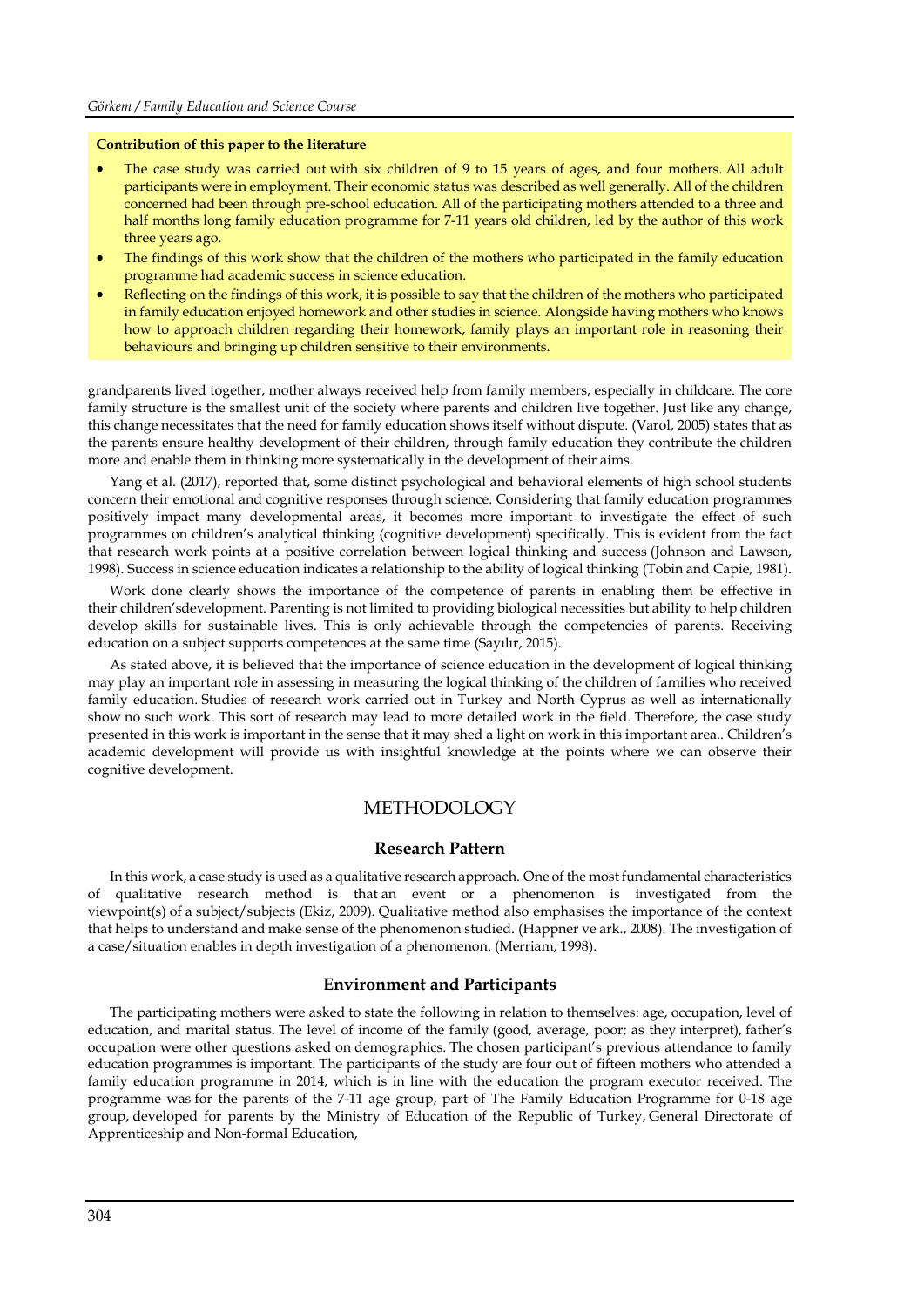| <b>Table 1.</b> The demographics of the participating mothers |     |                   |                   |                    |                       |                               |                                                   |  |  |  |  |
|---------------------------------------------------------------|-----|-------------------|-------------------|--------------------|-----------------------|-------------------------------|---------------------------------------------------|--|--|--|--|
| <b>Mother</b>                                                 | Age | No of<br>children | <b>Occupation</b> | <b>Education</b>   | <b>Marital status</b> | <b>Partners</b><br>occupation | Children's attendance to pre-<br>school education |  |  |  |  |
| Mother 1                                                      | 40  |                   | Secretary         | Bachelor<br>degree | Married               | CivilServant                  | Attended pre-school education                     |  |  |  |  |
| Mother 2                                                      | 37  |                   | Civil Servant     | High school        | Married               | CivilServant                  | Attended pre-school education                     |  |  |  |  |
| Mother 3                                                      | 35  |                   | Academic          | Bachelor<br>degree | Divorced              | CivilServant                  | Attended pre-school education                     |  |  |  |  |
| Mother 4                                                      | 40  |                   | Secretary         | Bachelor<br>degree | Married               | Technician                    | Attended pre-school education                     |  |  |  |  |

**Table 1.** The demographics of the participating mothers

The semi-structured questions prepared for this study were shown to the mothers who participated in the programme in advance. Pre-meetings with mothers were arranged, they were informed about the work, their permissions were taken verbally, and finally they were interviewed at their homes for approximately 30- 45 minutes. The questions included personal and family information such as the participant's age, level of education, employment, marital status, partner's employment, and children's attendance to pre-school education. The participating mothers were given a representative number for anonymity. This information is given in **Table 1**.

As shown in **Table 1**, Mother 1 is 40 years old with twin daughters (10 years old), married, and possesses a university degree. She works as a personal assistant. She has been in a marriage for about 15 years. Her husband has a high school diploma and works as a Civil Servant. She sees their economic status as good. Mother 2 is 37 years old, married for 12 years, and working as a Civil Servant. She possesses a high school diploma, and has a nine years old son. She sees their economic status as good. Her husband is a university graduate working as a Civil Servant. Mother 3 is 35 years old and has a 9 year old daughter. She had a divorce two years ago, now living with her daughter and working at a state university as an academic. She sees her economic status as good. Mother 4 has a 10 years old daughter and a 14 years old son. She works as a personal assistant, while her husband is employed as a technician in the private sector. She sees their economic status as average.

It is stated by their mothers that all children participating in this study have attended pre-school education.

## **Collecting Data**

In this study the data were collected by a semi-structured interview technique. The semi-structured interview questions were prepared in accordance with the guidance given in the relevant literature and the questions were collected under three categories. Under the first category that related to identifying the success of the children in science education, questions were chosen to reflect the success at school as measured by academic assessment. To look into the children's attitudes towards homework, in the second category, questions were prepared considering that children work voluntarily on what they love and have an interest in. The third category contains questions on understanding the role of parents in being a role model and directing the children in playing games. Each category contains 3-6 questions. When needed, new questions were asked to mothers to have more explanation.

Interview questions:

- **a.** *Category one: Success in science education*
	- 1. What grade did your child obtain in his/her end of year report?
	- 2. Is your child successful in science education? Why?
	- 3. In your opinion, what subjects attract your child's interest more than others? Why?
	- 4. Are the topics in your child's science education difficult? How is his/her level of understanding?
- **b.** *Category two: The child's attitude towards the science homework asnd interst in the subject*
	- 1. How long are the science study periods and breaks of your child?
	- 2. Does your child get bored when studying science?
	- 3. Does your child get bored when working on science homework?
	- 4. Does your child want to try at home what he/she learns in science classes?
	- 5. Does your child want to repeat at home what he/she learns in science classes?
	- 6. Does your child research what he/she learnt in science class using books or searching the Internet?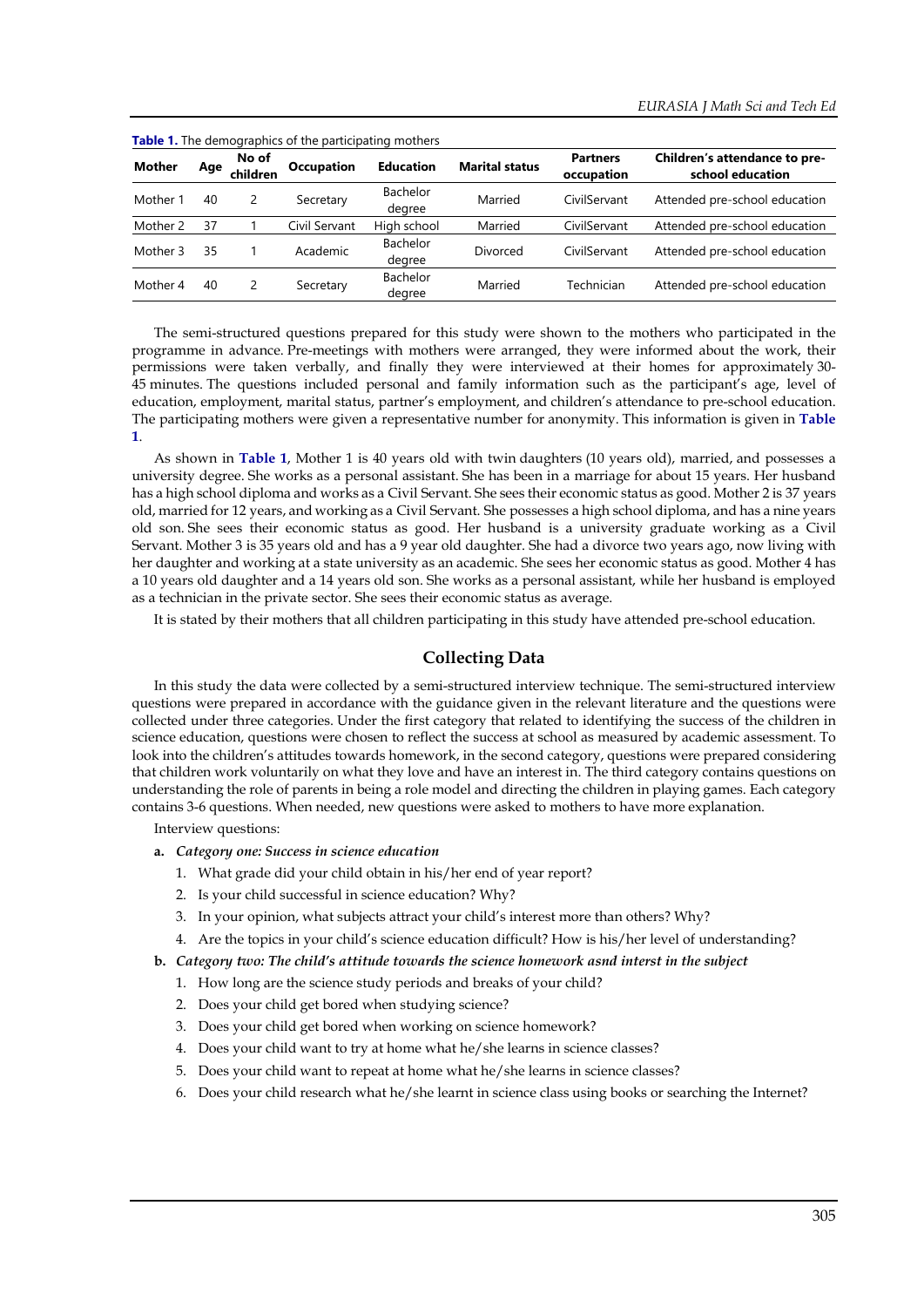| <b>Mother</b> | Children             | Category one:<br><b>Success in science</b> | Category two: Approach to science Category three: Game<br>homework and interest in science | activities with parents |
|---------------|----------------------|--------------------------------------------|--------------------------------------------------------------------------------------------|-------------------------|
| Mother 1      | First twin daughter  | Successful                                 | Successful                                                                                 | Successful              |
|               | Second twin daughter | Successful                                 | Successful                                                                                 | Successful              |
| Mother 2      | Son                  | Successful                                 | Unsuccessful                                                                               | Unsuccessful            |
| Mother 3      | Daughter             | Successful                                 | Successful                                                                                 | Successful              |
| Mother 4      | Elder son            | Successful                                 | Successful                                                                                 | Successful              |
|               | Younger daughter     | Successful                                 | Successful                                                                                 | Successful              |

**Table 2.** General evaluation of mothers according to categories

**c.** *Category three: Game activities with parents*

- 1. What are the factors determining your childliking/disliking science lessons?
- 2. Do you pay attention to choose games appropriate to science education when playing with your child?
- 3. Is the game environment you offer to your child an appropriate environment to experiment with what he/she learnt in science classes? How is it?

#### **Data Analysis**

In the analysis of the data collected, content analysis have been used. As Yıldırım and Şimşek (2006) express, content analysis is organising and interpreting data brought together with specific concepts and themes in a way that readers can understand. These arrangements and encodings are a systematic technique, based on specific rules, in which the texts expressed on the call are summarized with smaller content categories (Büyüköztürk, Çakmak, Akgün, Karadeniz and Demirel, 2009).

All interviews have been recorded (with mothers verbal permission), the questions were considered and a deductive method was followed. The questions shown were presented in the order shown here and answers expected. Then the factors of each category were identified. In the analysis, rather than the actual names of the participants, Mother 1-2-3-4 is used.

#### **Findings**

In this section, the mothers' answers to questions are evaluated under three main categories. The findings are presented in **Table 2**.

As it can be seen in **Table 2**;

**a.** *Category one: Success in science education*

In response to a question regarding their children's success in science education, the mothers who participated in family education stated that all the children have been successful in science with grade A in their end of year reports.

*Mother 1: … Although they are twin, I observed that they get different grades in many subjects. However, in science, they are both very successful. I can see that they have more interest in science then other subjects. When they study science at school, they are very keen in carrying out experiments on the topic. …*

*Mother 2: ... In his end of year report, my son is successful in all subjects but more successful in music. Because he prefers to watch music channels on TV and show interest in musical instruments.* 

*Mother 3: … I can tell from the end of year report that he is successful, but also he loves always mixing things, inventing something new, and discovering things. Besides investigations, he is very sensitive towards the nature and cleaning the environment he is in. His questions on the space and things he wants to know about materials never end. He is also successful in mathematics and other subjects, but in those subjects he completes his homework and stops. …*

*Mother 4: My boy loves science subjects more than my daughter. However, they are both very successful as their grades show. Both always score A in this topic... They are both successful in grasping concepts. I can say that they find it more difficult in grasping concepts in Turkish grammar. They have a special interest in this subject…*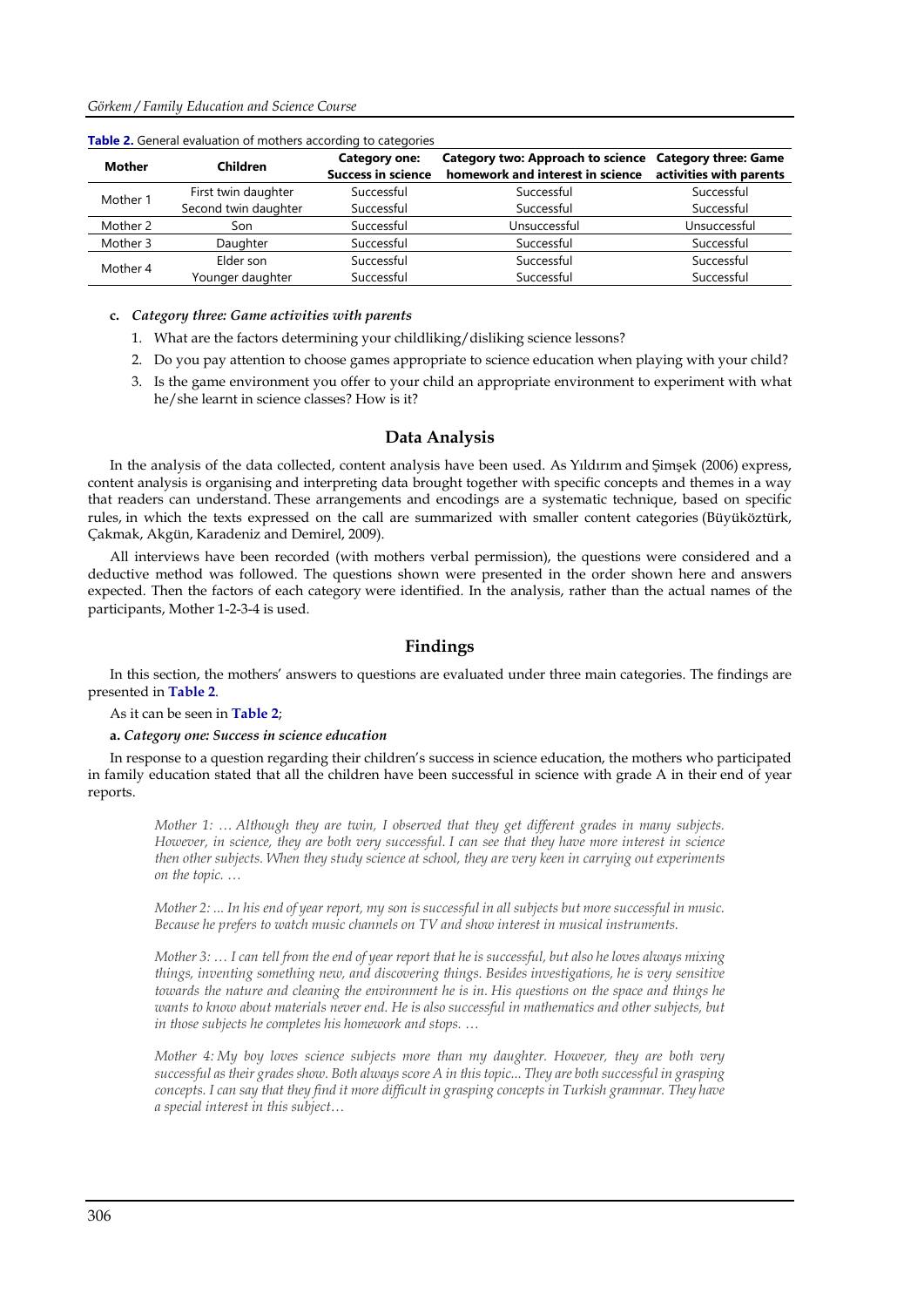#### **b.** *Category two: Child's behaviour towards science homework and her/his interest in the subject*

Apart from two mothers, the mothers of the remaining five children stated that their children are more interested in studying science subjects and doing coursework compared to other subjects.

*Mother 1: … If they have homework in science or an exam, they both study until the task is finished. For other subjects, I have to constantly remind them to work on the task given…*

*Mother 2: … In fact my son always gets bored when he works on his homework. For any subject, we find it difficult to make him sit down and work. He is never bored of playing games or listening to music…*

*Mother 3: … In fact she is very excited in every project or homework she brings home but more excited in projects. She collects all the material needed and works meticulously. But especially in doing homework in nice writing skills she tells us that she gets bored. She does not study hard. But I guess since she listens to the teacher carefully in class environment, she grasps topics very well…*

*Mother 4: My daughter is younger but compared to his brother, she is more tense and discreet. Her elder brother completes his science projects with care and diligently. But my daughter often watches videos on the Internet and tries the mixtures she sees there, and experiments with what she sees there…*

#### **c.** *Category three: Game activities with parents*

Again in this category, all mothers but mother number 2 stated that at home one or both parents have activities with their children involving trial and error, and cause and consequence.

*Mother 1: … I think it's our influence that they like games involving mixing things. Since we have a garden at home, whenever weather permits, we encourage the girls to play in the garden. In the beginning, when they were younger, we, both parents used to go downstairs and play mixing soil and water, and investigate the insects in the soil etc. …*

*Mother 2: … When choosing a game, I pay attention to choosing something so that my son can play without getting sick or dirty. We play mind games but he gets bored quickly in that case. If he plays with water he quickly gets wet; to be honest, I don't want him to dothat because he may get sick…*

*Mother 3: … In fact considering my daughter's games, I always paid attention to buying ageappropriate toys from her birth onwards. I have always been selective that toys chosen are educational, developmental and lend themselves to individual as well as group play. Yes we have a play environment at home. Her room is hers and she is free there. Again, we buy age appropriate chemistry sets and conduct experiments together. In general she makes toy choices and she chooses these kinds of toys herself. …*

*Mother 4: In fact they work more with their dad in such activities. Since their dad adds fun to such activities they love these activities. Regarding toys, yes, we pay attention to choose toys appropriate to science education, but my daughter wants to follow what her elder brother does and hence she is involved with activities a bit ahead of her age. …*

# CONCLUSION, DISCUSSIONS, AND RECOMMENDATIONS

Research work presented here reports findings on the approach of children to science education whose mothers attended a family education programme three years ago. The findings show that children of such mothers have a positive approach to science education. The programme offered contained information on the developmental periods of children specifically. Amongst these developmental areas, physical, social, and cognitive development can be stated. It is believed that parents' competencies especially on cognitive development can determine their approaches to science education (Valanides, 1997; Lawson, 1982). As literature review revealed that science and mathematics education are predominantly emphasised in measuring logical thinking had a positive impact on the decision on concentrating on science education for this work.

The mothers who participated in research are of 35-40 years old and one mother was a divorcee. The case study was carried out with six children of 9 to 15 years of ages, and four mothers. All adult participants were in employment. Their economic status was described as well generally. All of the children concerned had been through pre-school education. All of the participating mothers attended to a three and half months long family education programme for 7-11 years old children, led by the author of this work three years ago. Şahin et al.(2010) revealed that, the parents'level of the knowladge of science and their childrens' success at science course had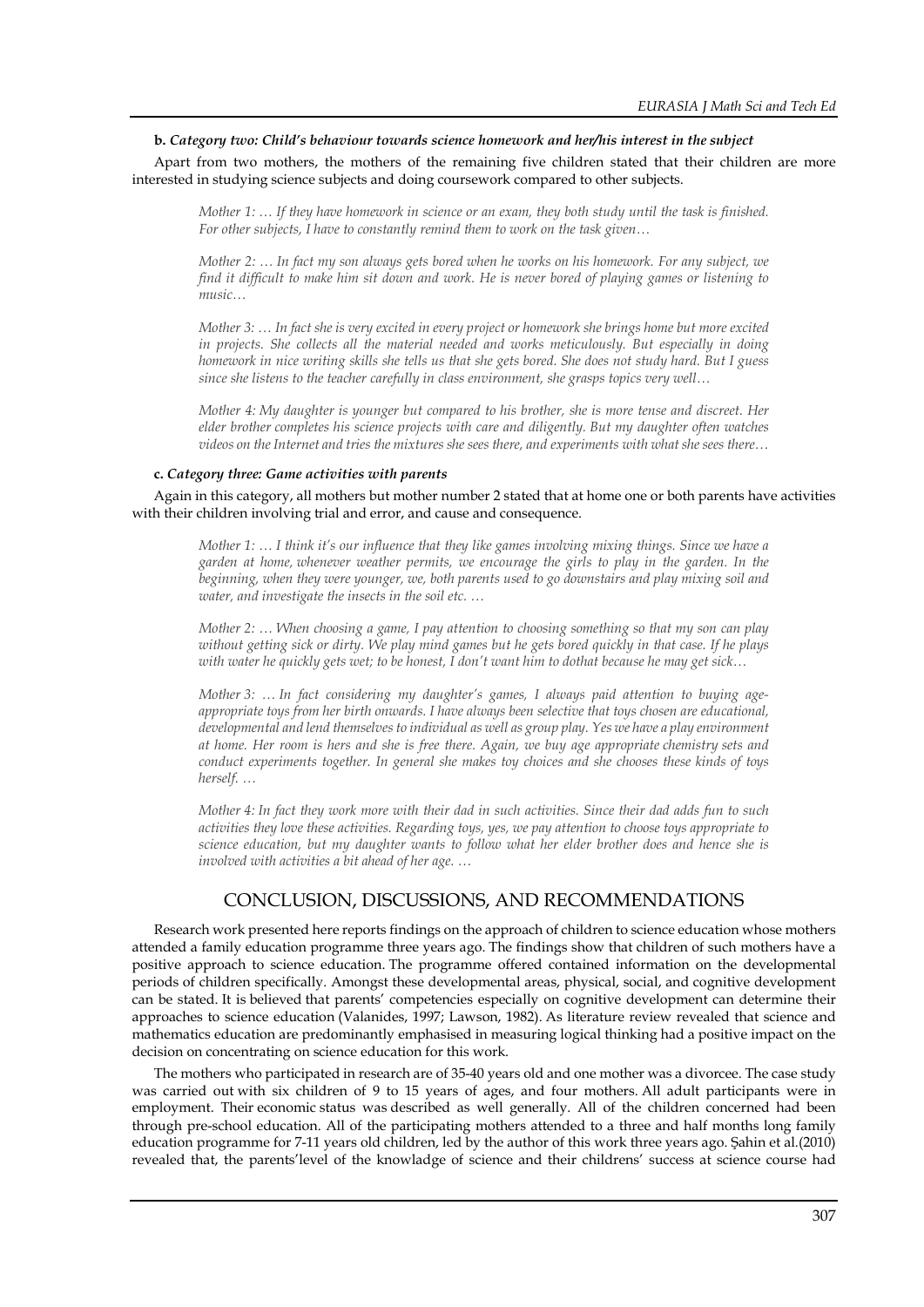significante positive relationship. Beside of this, Ersoy and Anagün (2009) found that, teachers had difficulty about homeworks because of the internet, students and parents.

The findings of this work show that the children of the mothers who participated in the family education programme had academic success in science education. There are research works on the success of the children of mothers who attended family education programmes, in science. However, only in (Sayılır, 2015), findings show that the mothers who participated in a family education program she organised are competent in their children's academic development. Competences of parents in this area would determine their approaches to their children and this would inarguably lead to bringing up successful children.

Reflecting on the findings of this work, it is possible to say that the children of the mothers who participated in family education enjoyed homework and other studies in science. Alongside having mothers who knows how to approach children regarding their homework, family plays an important role in reasoning their behaviours and bringing up children sensitive to their environments. It can be stated that especiallythe sensitivity in the family education program has been successfully reflected in dealing with their children. The use of creativity by the children enthusiastically executing projects shows how their creativities have been developed. All children subjects of this study participated in pre-school education as stated above. It worth noting that, the grades of children who have been through pre-school education are significantly higher than those who have not (Yaşar ve Aral, 2010).

Especially in primary education, the importance of games in children's development is of paramount importance. Research findings show that mothers participating in family education play science games with their children and/or provide them with such opportunities. In their work, Trnova and Trna (2015) have reached the conclusion that in the science education of pre-school children, applied and games oriented approaches are important. Beside of this, Xie and Gan (2017), relieved that, parents whose going out with children for walking or playing with their children influence positively childrens emotional and social development. According to the results of experimental studies which performed by Bayazıtoğlu (1996), Ercanlı (1997) and Tural (2005); the lessons such as maths and sciences learned more effective with games.

In line with these finding, the following recommendations can be made for further work:

- 1. Comparisons can be made through families attending and not attending family education programmes,
- 2. Using measures assessing logical thinking, research can be carried out on children as well to support findings,
- 3. As educational techniques are discussed on the logical development of children (Hançer et al., 2003), besides educational techniques, the education of families on the development of children will further support cognitive development of their children, Education is meaningful in its entirety. The education of families, quality education at school, and the provision of necessary educational materials will strengthen education. Hence, it recommended that parent education programmes are offered more widely in all developmental areas.

#### **REFERENCES**

- Atay, P. D. (2006). *Relative Influence of Cognitive and Motivational Variables on Genetic Concepts in Traditional and Learning Cycle Classrooms* (Unpublished Doctoral Thesis). Ankara: Orta Doğu Teknik Üniversitesi/Fen Bilimleri Enstitüsü.
- Bayazıtoğlu, E. N. (1996). *İlköğretim 2. Sınıf Hayat Bilgisi Dersinde Eğitsel Oyunlar, Erişi ve Kalıcılık* (Unpublished Doctoral Thesis). Hacettepe Üniversitesi Sosyal Bilimler Enstitüsü.
- Büyüköztürk, Ş.., Çakmak, E. K., Akgün, Ö. E., Karadeniz, Ş., & Demirel, F. (2009). *Bilimsel araştırma yöntemleri (5. bs.)*. Ankara: PegemA Yayıncılık.
- Ekiz, D. (2009). *Bilimsel Araştırma Yöntemleri.* Ankara: Anı Yayıncılık.
- Ercanlı, D. (1997). *İlköğretim Okullarının 4. Sınıflarında Dünyamız ve Gökyüzü Ünitesinin Öğretilmesinde Oyun ve Modellerin Etkisi* (Unpublished Masters Thesis). Marmara Üniversitesi Eğitim Bilimleri Enstitüsü.
- Erkan, S. (2010). *Aile ve aile eğitimi ile ilgili temel kavramlar. Temel Z. F. (ed.), aile eğitimi ve erken çocukluk eğitiminde aile katılım çalışmaları*. Ankara: Anı Yayıncılık, 3-43.
- Ersoy, A., & Anagün, Ş. S. (2009). Sınıf öğretmenlerinin fen ve teknoloji dersi ödev sürecine ilişkin görüşleri. *Necatibey Eğitim Fakültesi Elektronik Fen ve Matematik Eğitimi Dergisi*, *3*(1).

Frederick D. (1995). *Narrative of the life of Frederick Douglass, an American slave*. US: Globe Fearon.

Gürdal, A (1988). Fen Öğretimi*. Deniz Kuvvetleri Komutanlığı Yayınları, 21*, 34-49.

Hançer, A. H., Şensoy, Ö., & Yıldırım. H. İ. (2003). İlköğretimde çağdaş fen bilgisi Öğretiminin önemi ve Nasıl olması gerektiği üzerine bir değerlendirme. *Pamukkale Üniversitesi, Eğitim Fakültesi Dergisi, 13*(1).